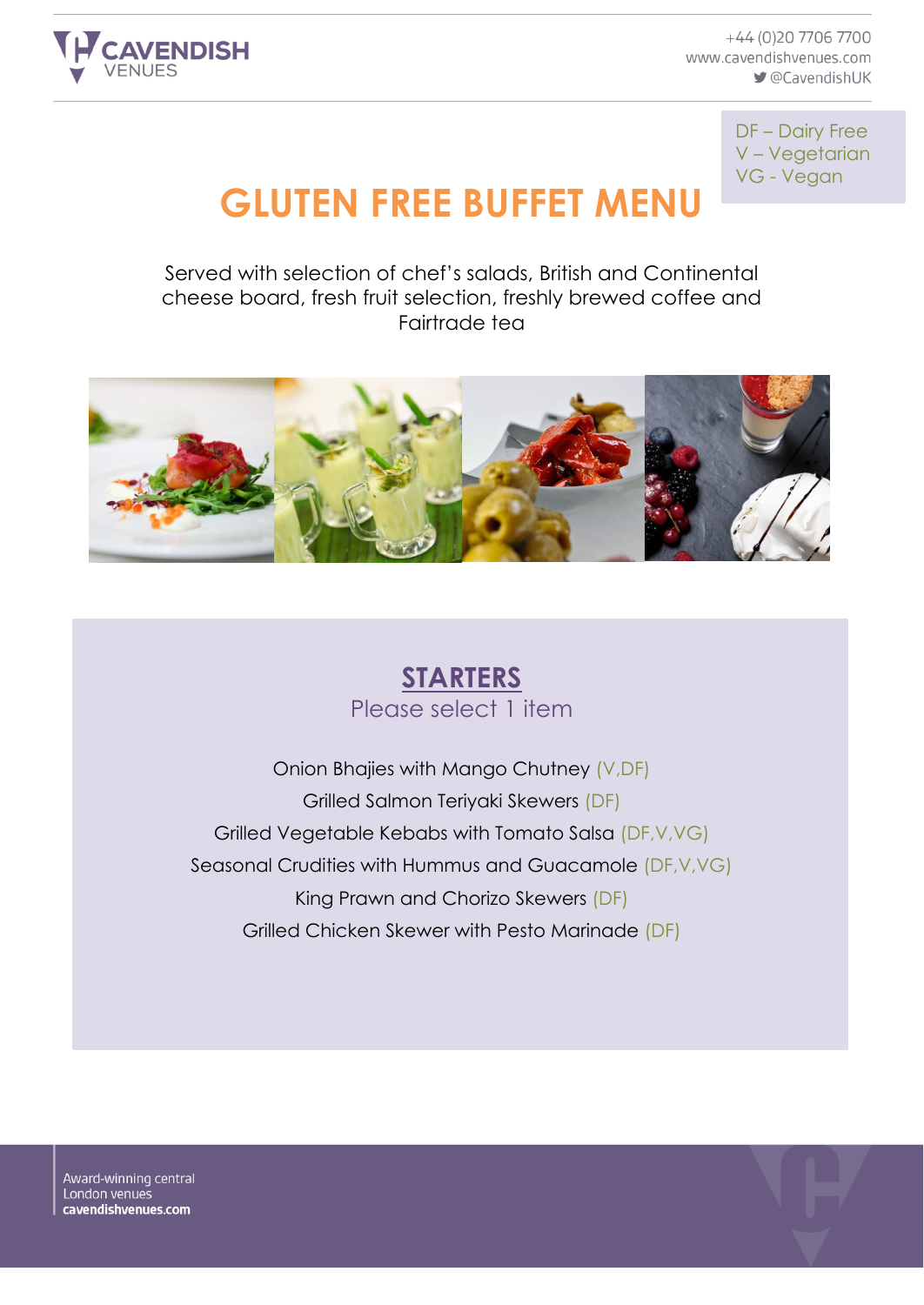

+44 (0)20 7706 7700 www.cavendishvenues.com CavendishUK

## **MEAT/FISH MAINS**

Please select 1 item

Slow Cooked BBQ Pulled Beef Brisket (DF) Ragout of Chicken Cacciatore (DF) Slow Roasted Pork Belly with Braised Fennel (DF) Lamb Kofte Meatballs with Spicy Tomato Sauce(DF) Poached Chicken with Chilli, Lemongrass and Coriander (DF) Roasted Salmon, Coriander Pesto and Roasted Vine Tomatoes (DF) Oven Roasted Haddock with Ratatouille (DF)

### **VEGETARIAN MAINS**

Please select 1 item

Thai Green Vegetable Curry (DF VG) Pumpkin and Sage Risotto (DF,VG) Peperonata with Polenta Cakes (DF, VG) Red Lentil, Coriander and Goats Cheese Gratin Baked Butternut Squash with Ricotta and Spinach Quinoa Risotto with Pumpkin and Courgette (DF,VG) Sweet & Sour Vegetables with Cashew Nuts (DF,VG)

Award-winning central London venues cavendishvenues.com